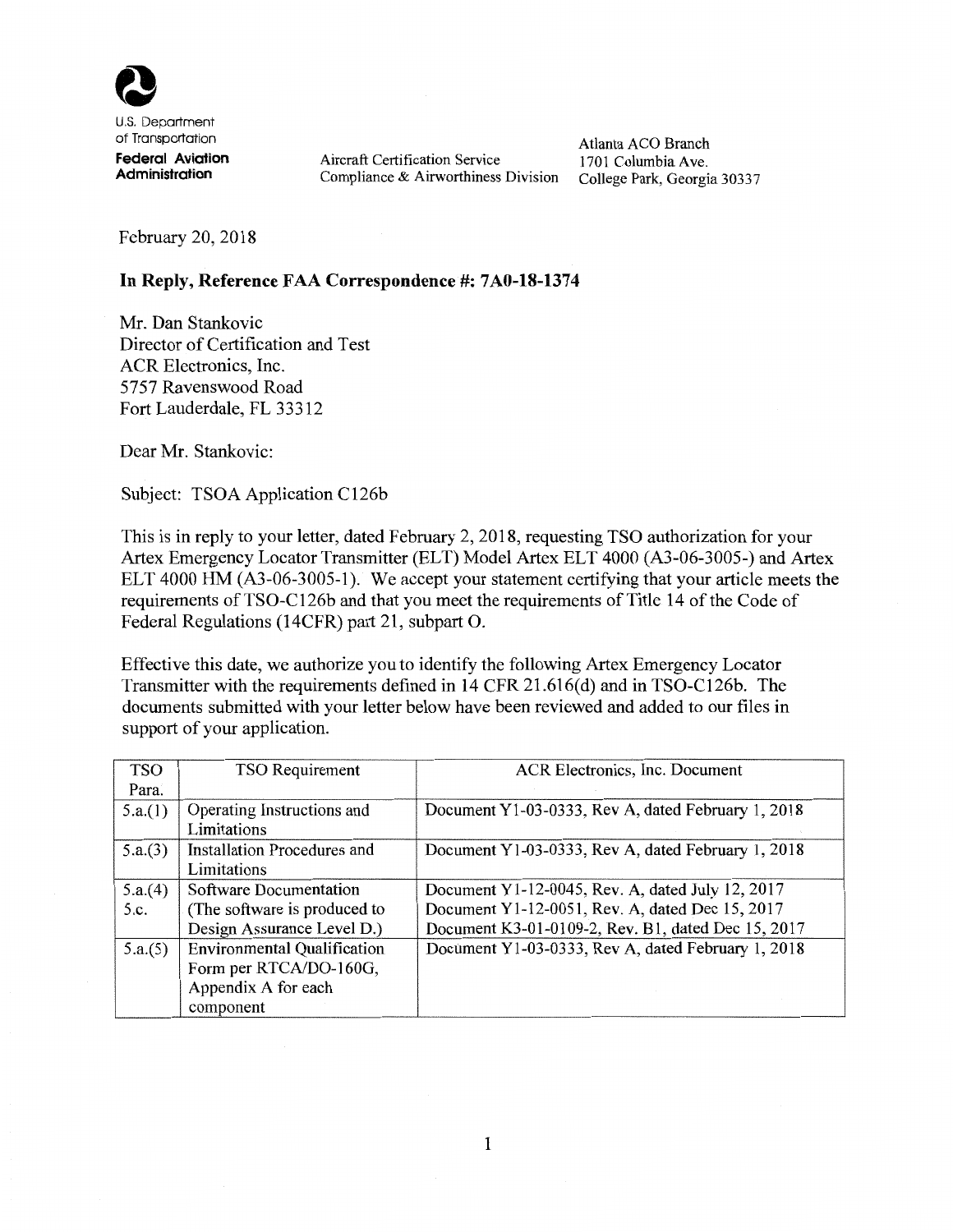| 5.a.(6)       | Schematic Diagrams and         | Document Y1-01-0805, Rev C, dated August 15, 2017    |
|---------------|--------------------------------|------------------------------------------------------|
|               | <b>Wiring Diagrams</b>         | Document Y1-01-0806, Rev A, dated March 6, 2017      |
|               |                                | Document Y1-01-0810, Rev A, dated April 4, 2017      |
|               |                                | Document Y1-03-0333, Rev A, dated February 1, 2018   |
| 5.a.(7)       | List of Replaceable            | Document Y1-03-0333, Rev A, dated February 1, 2018   |
|               | Components by Part Number      |                                                      |
| 5.b.          | <b>Component Maintenance</b>   | Document Y1-03-0333, Rev A, dated February 1, 2018   |
|               | Manual                         |                                                      |
| 5.d.          | Nameplate Drawing              | Document A1-20-1955, Rev B, dated Sep 22,2017        |
| 5.e.          | Non-TSO Functions              | Document Y1-13-0327, Rev A, dated January 2, 2017    |
| 5.f.          | <b>Quality Control System</b>  | Document Y1-03-0333, Rev A, dated February 1, 2018   |
|               | Description, Including         | Document QSM-422, Rev V, dated January 23, 2015      |
|               | functional test specifications |                                                      |
| 5.g.          | <b>Material and Process</b>    | Document A3-06-3003, Rev C, dated Dec 15,2017        |
|               | Specification List             | Document A3-06-3005, Rev D, dated Jan 23,2018, 2014  |
|               |                                | Document 452-5050-1 Rev J, dated Aug 23,2017         |
|               |                                | Document 452-5052-1 Rev L, dated Aug 23,2017         |
|               |                                | Document 452-5066-1 Rev E, dated December 14, 2017   |
| 5.h.          | Drawing List                   | Document Y1-08-4000 Rev A, dated January 31, 2018    |
| 5.i.          | TSO Qualification Test Report  | Document Y1-13-0327 A, dated January 2, 2018         |
| $5 \cdot j$ . | Cospas-Sarsat Type Approval    | Cospas-Sarsat Type Approval Certificate, Certificate |
|               | Certificate                    | Number: 298, dated January 26, 2018                  |

We consider your quality system, as defined in your Quality Manual, Revision V, dated January 23, 2015, satisfactory for production of this article at your Fort Lauderdale, Florida. ACR must furnish the following statement to the original owner or installer of each article (or multiple article if furnished to one source):

> The conditions and test required for TSO approval of this article are minimum performance standards. Those installing this article either on or within a specific type or class of aircraft must determine that that the aircraft installation conditions are within the TSO standards which include any accepted integrated non-TSO functions. TSO articles and any accepted integrated non-TSO function(s) must have separated approval for installation in a n aircraft. The article may be installed only according to 14 CFR part 43 or the applicable airworthiness requirements.

This TSO authorization, issued pursuant to 14 CFR 21.611, is effective until surrendered, withdrawn or otherwise terminated under the provisions of 14 CFR 21.613. With notice, we may withdraw this TSO authorization if articles are not in compliance with the applicable TSO performance standards pursuant to 14 CFR 21.2.

You must provide one copy or online access to data listed as a furnished data requirement in the TSO to the original owner/installer of each article or multiple articles if furnished to one source ( e.g., an operator, type certificate holder, or repair station).